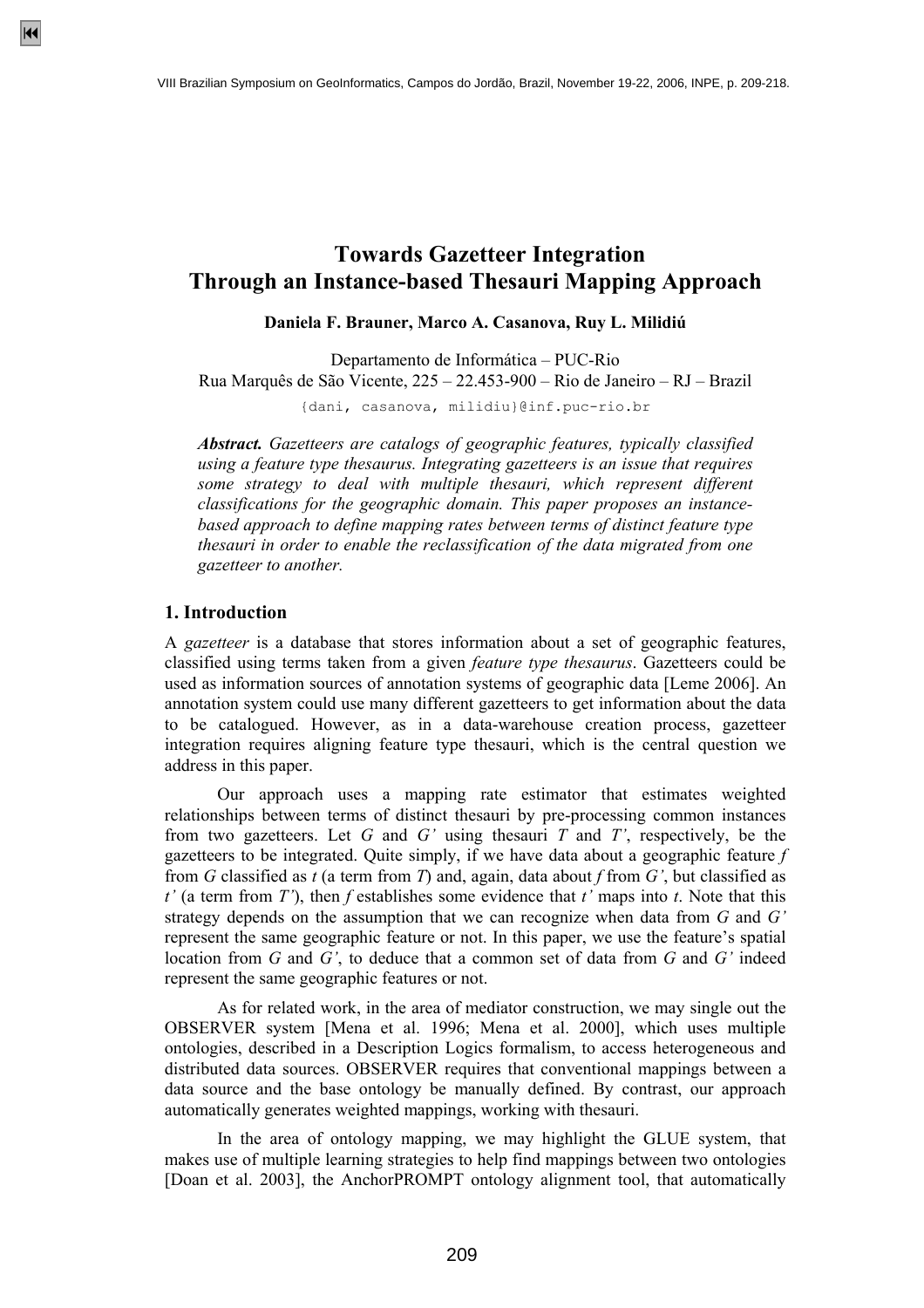identifies semantically similar terms [Noy et al. 2003], and the Chimaera environment, that provides a tool to merge ontologies based on their structural relationships [McGuineess et al. 2000]. These three tools work with fully formalized ontologies and, to a varying extent, depend on user intervention. The CATO tool aligns thesauri using mostly syntactical similarities between terms and the thesauri structure [Breitman et al. 2005].

 Our approach differs from such systems in two aspects. First, like CATO, we work only with the terms and their structure (the broader term/narrow term relationship). That is, we do not require a fully formalized terminology, using an ontology language. However, unlike CATO, to align two terms, we draw evidence from the way the gazetteers classify geographic features, not merely from a syntactical similarity between the terms.

 Castano et al. (2004) describe the H-Match algorithm to dynamically match ontologies. H-Match provides, for each concept from an ontology, a ranked list of similar concepts in the other ontology. Four matching models are used to dynamically adjust the matching process to different levels of richness of the ontology descriptions. Spertus et al. (2005) evaluate the performance of six similarity measures, used to recommend related communities to members of Orkut social network communities, adopting the L2 vector normalization (L2-Norm) measure.

 This paper is organized as follows. Section 2 summarizes preliminary definitions. Section 3 contains a motivating example. Section 4 describes our instancebased approach to thesauri mapping, including experimental results. Finally, section 5 contains the conclusions and directions for future work.

## **2. Gazetteers and Thesauri**

A *thesaurus* is defined as *"a structured and defined list of terms which standardizes words used for indexing"* [UNESCO 1995] or, equivalently, "*the vocabulary of a controlled indexing language, formally organized so that a priori relationships between concepts (for example as "broader" and "narrower") are made explicit"* [ISO-2788 1986]. A thesaurus usually provides: a *preferred term,* defined as the term used consistently to represent a given concept; a *non-preferred term*, defined as the synonym or quasi-synonym of a preferred term; relationships between the terms, such as *narrower term (NT)*, indicating that a term – the *narrower term* – refers to a concept which has a more specific meaning than another term – the *broader term (BT)*.

 A *gazetteer* is *"a geographical dictionary (as at the back of an atlas) containing a list of geographic names, together with their geographic locations and other descriptive information"* [Wordnet 2005]. For our purposes and omitting details, we consider that a gazetteer is a geographic object catalog, where each object has as attributes:

- − a unique *object ID*;
- − a unique *object type*, whose value is a term taken from an *object type thesaurus*;
- − a *name*, which takes a character string as value;
- − optionally, a *location*, which approximates the object's position on the Earth's surface.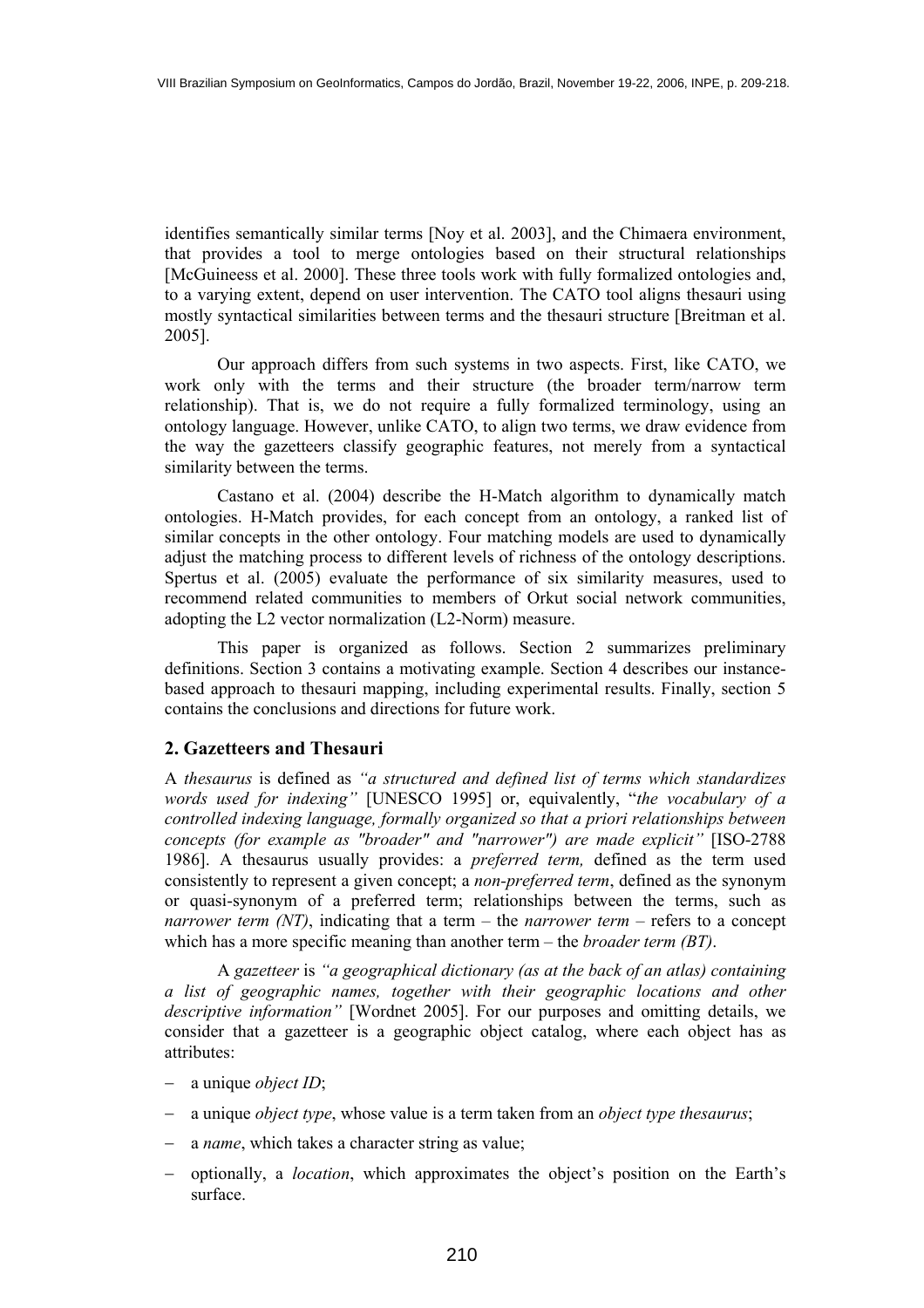For simplicity, we assume that the object type is unique, and that each object has only one name (which is not necessarily a key). We note that geographic objects are often called *geographic features*, or simply *features* [Percivall 2003]. Hence, a gazetteer thesaurus is also referred to as a *feature type thesaurus*.

 Let *G* be a gazetteer with thesaurus *T* and *G'* be a gazetteer with thesaurus *T'*. Supposes that one wants to load the data from *G'* into *G*, the question is how to remap the feature types from thesaurus *T'* into *T*.

 Assuming that the gazetteers are homogeneous, i.e., given any two features, *f* and *f'*, from any two gazetteers *G* and *G'*, it is possible to detect when *f* and *f'* denote the same real world object. This is more an assumption than a definition since we leave it open what is the exact procedure used to detect identical objects. We are interested in be able to reclassify features from *G'* using feature type thesaurus from *G*, i.e., remap feature types from *T'* into feature types from *T*.

## **3. A Motivating Example**

As a motivating example, we will use OpenCyc and two gazetteers that are available over the Web, the GEOnet Names Server and the Alexandria Digital Library Gazetteer.

 OpenCyc [Cyc 2005] is an upper ontology describing approximately 47,000 concepts and 306,000 assertions. We will be mostly interested in the Cyc knowledge base instances that describe cities and countries. The GEOnet Names Server (GNS) [GNS 2006] provides access to the National Geospatial-Intelligence Agency (NGA) and the U.S. BGN database of foreign geographic names, containing about 4 million features with 5.5 million names. The Alexandria Digital Library (ADL) Project [ADL 1999; Hill et al. 1999] is a research program to model, prototype and evaluate digital library architectures, gazetteer applications, educational applications, and software components. The ADL Gazetteer has approximately 5.9 million geographic names, classified according to the ADL Feature Type Thesaurus (FTT).

 Figures 1(a) and 1(b) show fragments of the ADL Feature Type Thesaurus and of the OpenCyc thesaurus. We note that the GEOnet Names Server classification scheme does not have a formal hierarchical organization. However, Table 1 shows the fragment of the GEOnet classification scheme equivalent to those in Figure 1.



**Figure 1. Fragments of the ADL and OpenCyc feature type thesauri.**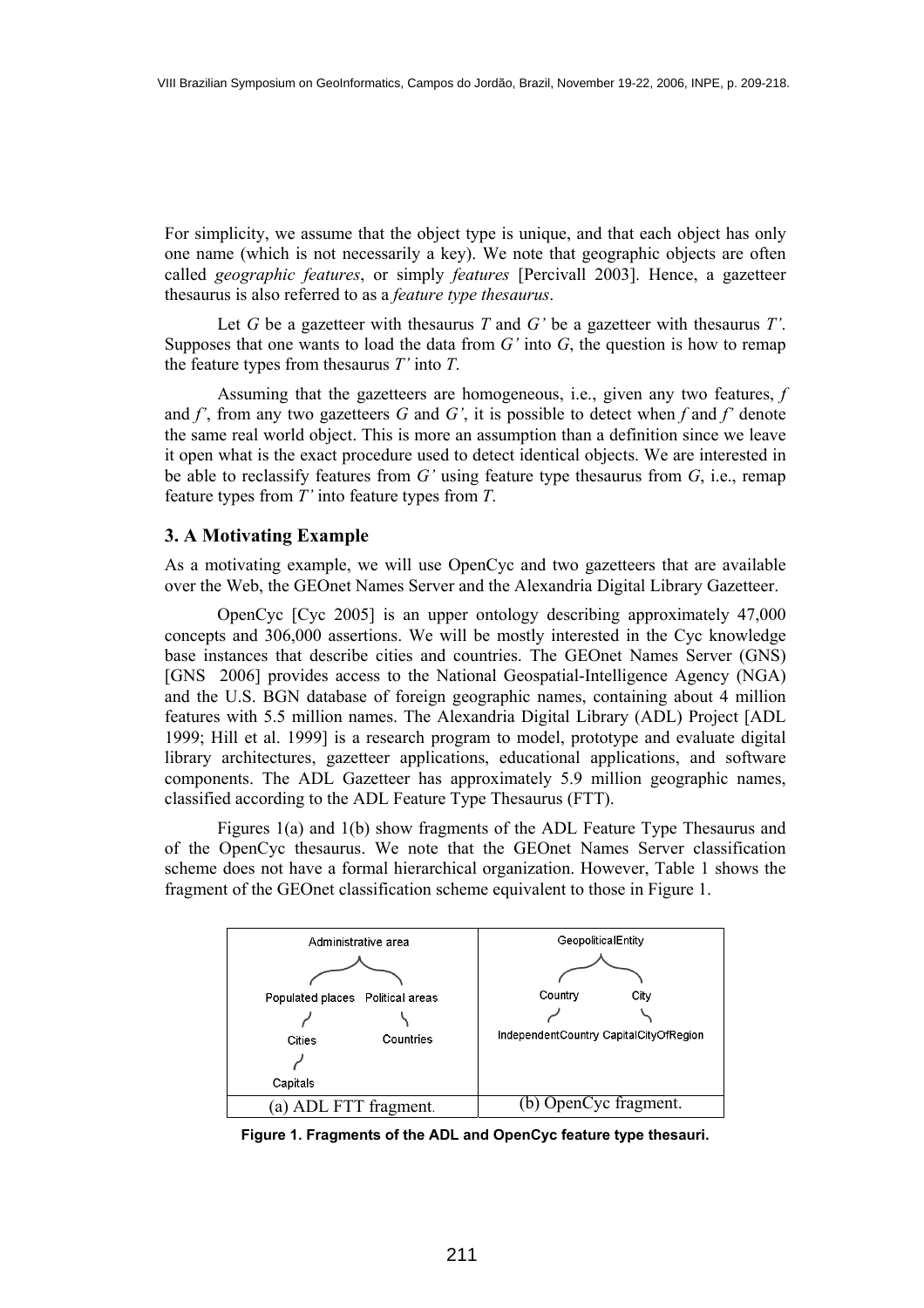| Code        | <b>Description Text</b>                                       |
|-------------|---------------------------------------------------------------|
| PCLI        | "Independent political entity"                                |
| <b>AREA</b> | "A tract of land without homogeneous character or boundaries" |
| PPL.        | "Populated place"                                             |
| PPLA        | "Seat of a first-order administrative division"               |
| <b>PPLC</b> | "Capital of a political entity"                               |
| <b>PCLI</b> | "Independent political entity"                                |

**Table 1. Fragment of the GEOnet classification scheme.** 

 In what follows, we will refer to the ADL Gazetteer, GEOnet Names Server and OpenCyc, respectively, as  $G_A$ ,  $G_B$ ,  $G_C$ , and to their thesauri as  $T_A$ ,  $T_B$ ,  $T_C$ . We will consider only countries and cities in the examples that follow. For simplicity, we assume that the name (in English) uniquely identifies a country in all three gazetteers; similarly, the city name, together with the name of the upper level administrative division, uniquely identifies a city in all three gazetteers.

 We will illustrate how to integrate gazetteers using an instance-based technique that aims at mapping *feature type thesauri* to enable the reclassification of the instances migrated from one gazetteer to another.

 To illustrate thesauri differences, Table 2 shows examples of information about how the gazetteers classify entries, collected from queries that searched the three gazetteers for the countries and cities listed in the first column. For example, if the user accesses the ADL Gazetteer to obtain information about 'Brazil', the answer will indicate that the ADL Gazetteer classifies 'Brazil' as 'Countries'; if he then access OpenCyc for 'Brazil', the answer shows that OpenCyc classifies 'Brazil' as 'IndependentCountry'; likewise, GEOnet classifies 'Brazil' as 'PCLI'. In fact, all 5 entries in Table 2 that the ADL Gazetteer classifies as 'Countries', OpenCyc classifies as 'IndependentCountry' and GEOnet as 'PCLI'. Hence, we have evidences that these three terms map to each other. Therefore, if we would like to load  $G_B$  into  $G_A$ , this small sample provides us with an evidence that instances from  $G_B$  classified as 'PCLI' from  $T_B$  have to be loaded to  $G_A$  reclassified as 'Countries' from  $T_A$ . Moreover, it does not detect any conflicting classifications in this small sample.

**Table 2. Results of querying countries and cities in the ADL Gazetteer, the GEOnet Names Server and OpenCyc.** 

| Entry name              | ADL Gazetteer $(T_A)$   | $GEOnet(T_R)$ | OpenCyc $(T_C)$           |
|-------------------------|-------------------------|---------------|---------------------------|
| <b>Brazil</b>           | Countries               | <b>PCLI</b>   | <b>IndependentCountry</b> |
| Canada                  | Countries               | PCLI          | <b>IndependentCountry</b> |
| Germany                 | Countries               | PCLI          | <b>IndependentCountry</b> |
| Italy                   | Countries               | PCLI          | <b>IndependentCountry</b> |
| Belgium                 | Countries               | PCLI          | <b>IndependentCountry</b> |
| Scotland – UK           | AdministrativeArea      | <b>AREA</b>   | Country                   |
| Wales – UK              | AdministrativeArea      | <b>AREA</b>   | Country                   |
| Rio de Janeiro - Brazil | <b>Populated Places</b> | <b>PPLA</b>   | City                      |
| São Paulo – Brazil      | <b>Populated Places</b> | PPL           | City                      |
| $Rome - Italy$          | Capitals                | <b>PPLC</b>   | CapitalCityOfRegion       |
| Brussels – Belgium      | Capitals                | PPLC          | CapitalCityOfRegion       |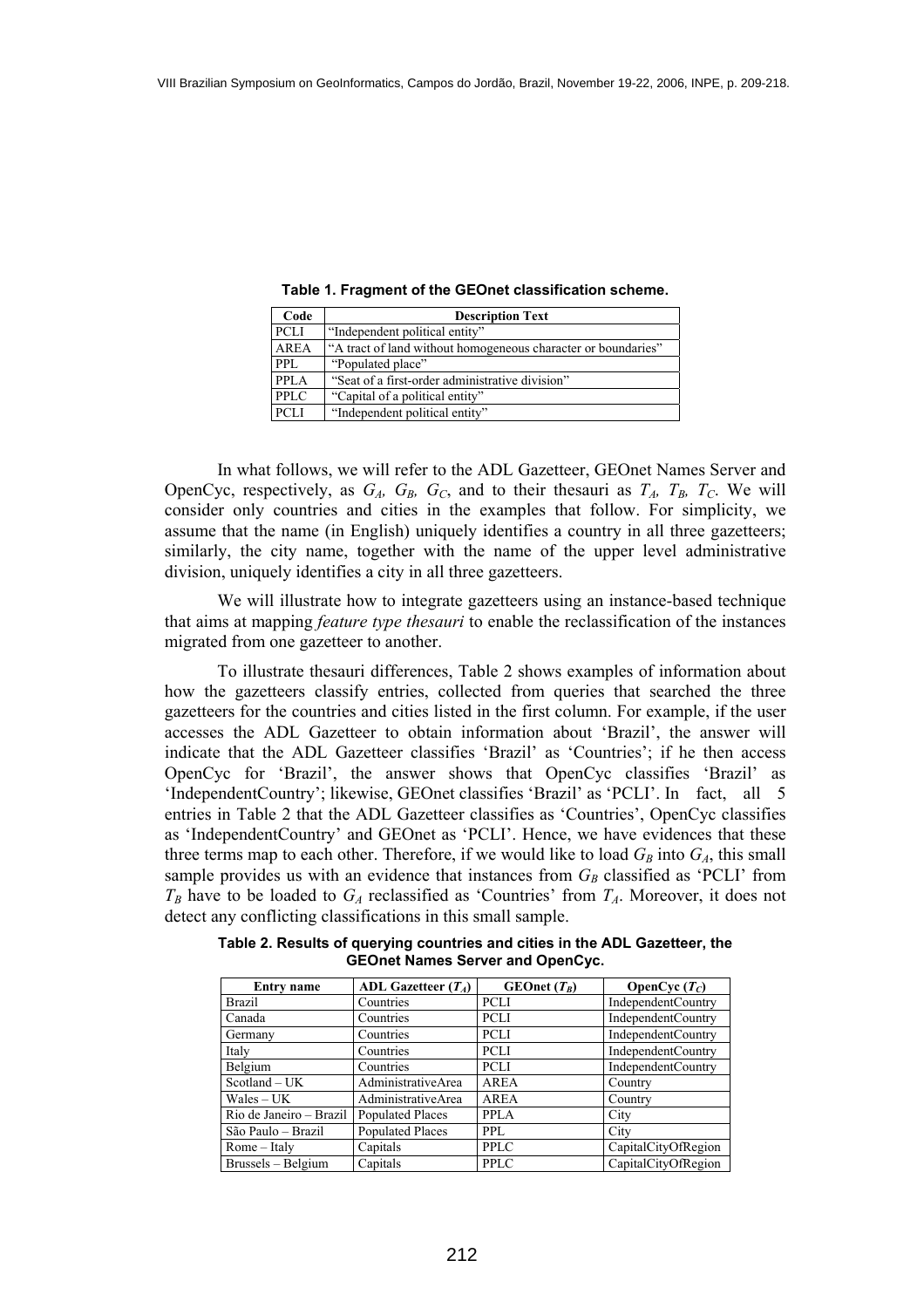## **4. Instance-based Thesauri Mapping Approach**

## **4.1 Conceptual Model**

Our goal is to enable the integration of gazetteers, knowing that they may use different thesauri to classify their features. Similarly to a data-warehouse creation process, we are loading data from one source to another and dealing with the heterogeneities of the vocabularies used to classify source objects. To solve vocabulary conflicts, we focus on estimating weighted relationships between concepts of distinct thesauri. To achieve this goal, we propose to collect statistics about the common instances from both gazetteer instances.

Suppose that we have two gazetteers,  $G_A$  and  $G_B$ , classified using thesauri  $T_A$  and  $T_B$ , respectively. Suppose also that we are interested in mapping terms from  $T_A$  to  $T_B$ .

We say that features  $f_a$  in  $G_A$  and  $f_b$  in  $G_B$ , respectively, are *equivalent*, denoted  $f_a \equiv f_b$ , when they represent the same (real-world) object; in this case, we also say that  $t_a$ and  $t_b$  *map to each other*, where  $t_a$  and  $t_b$  are the types of  $f_a$  and  $f_b$ , respectively. The exact procedure that computes instance equivalence depends on the application, as previously discussed.

We define  $F_A$  as the set of all  $f_a \in G_A$  such that there is  $f_b \in G_B$  such that  $f_a \equiv f_b$ (and similarly for  $F_B \subset G_B$ ).

For each pair of terms  $t_a \in T_A$  and  $t_b \in T_B$ , we compute the following information:

- n(t<sub>a</sub>,t<sub>b</sub>), the sum of the occurrences of pairs of objects  $f_a$  and  $f_b$  such that:
	- $-$  *f<sub>a</sub>* ∈ *G<sub>A</sub>* and *f<sub>b</sub>* ∈ *G<sub>B</sub>*
	- $-\int_a \equiv f_b$
	- − *ta* and *tb* are the types of *fa*, and *fb*, respectively
- P( $t_a$ , $t_b$ ), an estimation for the frequency that the term  $t_a$  maps to the term  $t_b$ , for each pair of terms  $t_a \in T_A$  and  $t_b \in T_B$ . We call  $P(t_a,t_b)$  the *mapping rate estimator* for  $t_a$ and *tb*.

For each term  $t_a \in T_A$ , we store the following information:

n(t<sub>a</sub>), the sum of the occurrences of objects  $f_a \in F_A$  such that  $t_a$  is the type of  $f_a$ 

Returning to the example in Section 3, suppose that the user wants to load the GEOnet Names Server  $(G_B)$  into the ADL Gazetteer  $(G_A)$ . We will compute  $n(t_a)$ ,  $n(t_a,t_b)$  and  $P(t_a,t_b)$ , as explained in Section 4.2.

 In the geographic information systems domain, we have various geo-referencing schemes that associate each geographic object with a description of its location on the Earth's surface. This location acts as a universal identifier for the object, or at least an approximation thereof. In our approach, we use the object's location to detect equivalent instances and to count the frequency of pairs of terms from different gazetteer thesauri. In other words, we analyze which entries from different gazetteers represent the same geographic object and then calculate a similarity measure between their respective types.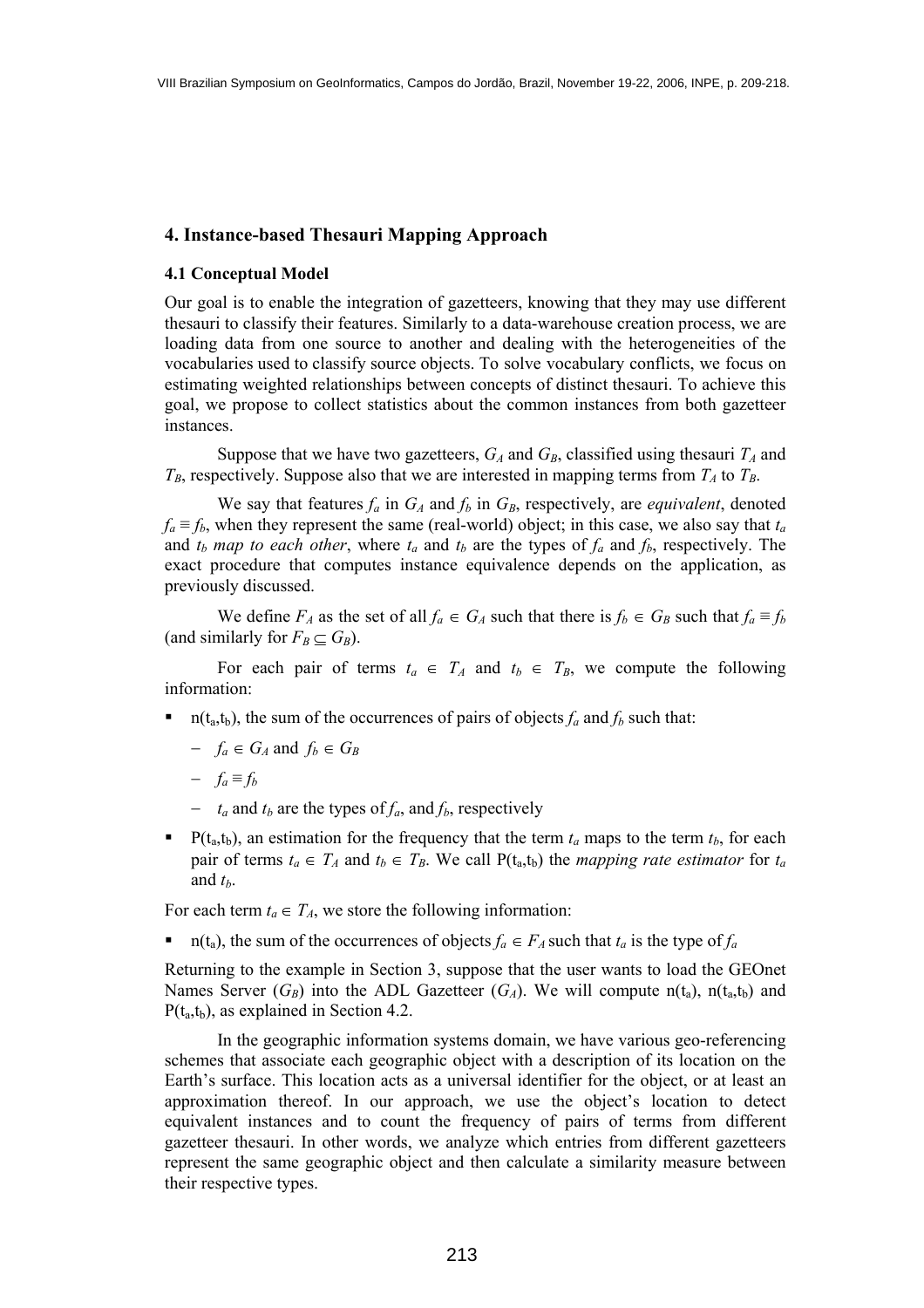#### **4.2 Statistical Model**

This section outlines the statistical model we adopt. Assume that we have already computed  $F_A$  and  $F_B$ . We use  $F_A$  and  $F_B$  to estimate n(t<sub>a</sub>), n(t<sub>a</sub>,t<sub>b</sub>) and P(t<sub>a</sub>,t<sub>b</sub>) as follows:

- 1. Compare the features in  $F_A$  with those in  $F_B$  to count the pairs of objects  $f_a \in F_A$  and  $f_b \in F_B$  such that  $f_a \equiv f_b$ .
- 2. Compute n(t<sub>a</sub>,t<sub>b</sub>), the number of occurrences of pairs of objects  $f_a \in F_A$  and  $f_b \in F_B$ such that  $f_a \equiv f_b$  and  $t_a$  and  $t_b$  are the types of  $f_a$ , and  $f_b$  respectively.
- 3. Compute  $n(t_a)$ , the number of occurrences of  $t_a$  in  $F_A$ .
- 4. Compute  $P(t_a,t_b)$  using equation (1):

$$
P(t_a, t_b) = \frac{n(t_a, t_b) + \Delta}{n(t_a) + 1}
$$
 (1)

where

 $|\mathsf{T}_{\scriptscriptstyle{B}}|$  $\Delta = \frac{1}{1 - \frac{1}{1 - \frac{1}{1}}}\n\Delta$  $\mathsf{T}_\mathit{B}$ =

is a smoothing coefficient assumed as the product of 1 and the number of terms of the thesaurus  $T_B$ ;

Note that, the above procedure is symmetric in  $t_a$  and  $t_b$ . Hence, the entire process can be easily adapted to compute estimations for the frequency that terms in  $T_B$  map into terms in  $T_A$ .

#### **4.3 Experiments with Geographic Data**

In order to illustrate the mapping rate estimation model proposed in Section 4.2, we present results using real feature type thesauri in the GIS domain. Section 4.3.1 describes how the data was obtained from the ADL Gazetteer  $(G_A)$  and the GEOnet Names Server  $(G_B)$ . Section 4.3.2 discusses how the model was validated and calibrated. Section 4.3.3 contains the test results.

#### **4.3.1 Data Collection**

To facilitate the training step, data were collected from remote gazetteers servers and stored locally. *GA* was consulted using version 1.2 of the ADL Gazetteer Service Protocol, an XML- and HTTP-based protocol for accessing the ADL Gazetteer [Janée and Hill 2004]. Several queries where submitted to *GA*, restricted to the Brazilian geographic area, retrieving 16,783 registries in the standard ADL report format (in XML). The returned XML was parsed and the registries were stored in a relational database. As for  $G_B$ , data were downloaded from the GEOnet Names Server Website, which contains files with information about geographic names, covering countries or geopolitical areas. The files are not in the GEOnet gazetteer format, but in a special format amenable to input to a database. The downloaded Brazilian file had 87,608 registries. The available data were partitioned into a tuning set and a testing set, used to tune and to test the model, respectively.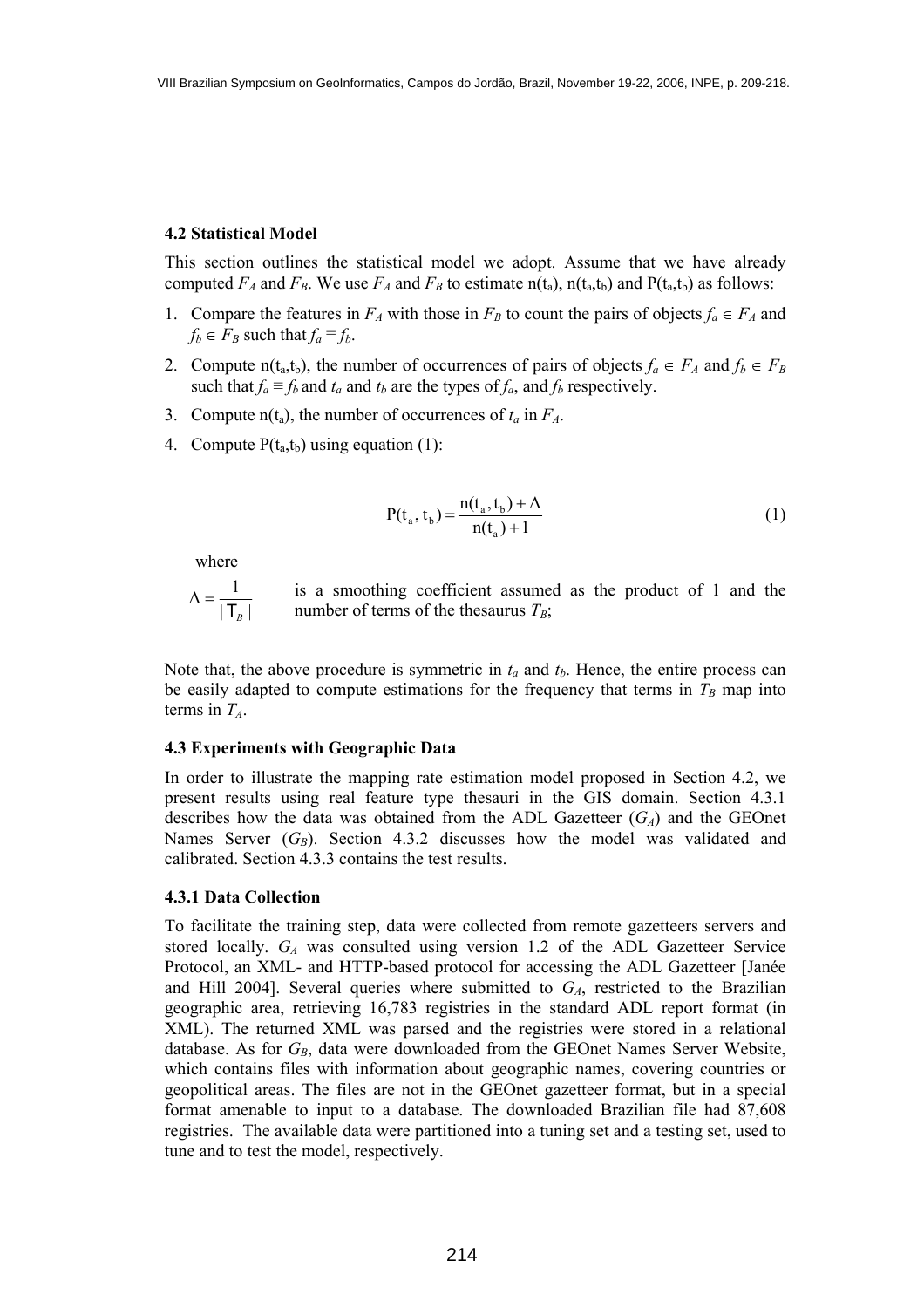| <b>Abbreviation</b> | <b>Relationship Name</b> |
|---------------------|--------------------------|
| USE                 | Use                      |
| UF                  | Used for                 |
| <b>USW</b>          | Used with                |
| <b>UFW</b>          | Used for with            |
| <b>BT</b>           | Broader term             |
| NT                  | Narrower term            |
| RT                  | Related term             |
| <b>SN</b>           | Scope note               |
| DF                  | Definition               |
| НN                  | History note             |

**Table 3. ADL Feature Type Thesaurus relationships.** 

#### **Table 4. Top terms from ADL FTT and GEOnet thesaurus.**

| <b>ADL FTT</b> top terms     | <b>GEOnet thesaurus top terms</b> |
|------------------------------|-----------------------------------|
| Administrative Areas         | Populated Place                   |
| <b>Hydrographic Features</b> | Administrative Region             |
| Land Parcels                 | Area                              |
| Manmade Features             | Vegetation                        |
| Physiographic Features       | Streets/Highways/Roads            |
| Regions                      | Hypsographic                      |
|                              | Hydrographic                      |
|                              | Undersea                          |
|                              | <b>Spot Features</b>              |

Moreover, thesauri data were collected and also stored locally. The ADL Feature Type Thesaurus (FTT) has 1,262 terms, organized hierarchically and related using an extended set of the basic thesaurus relationships as presented in Table 3. An example including the list of the ADL FTT top terms is presented in Table 4. For this experiment, we consider that the size of  $T_A$  is the number of preferred terms (210) terms). The preferred terms are the terms used to classify objects, whereas the other terms are related to the preferred terms through the relationships USE, UF, UFW and USW. The GEOnet thesaurus  $(T_B)$  has 642 terms, organized under a single category level including 9 top terms (Table 4). The GEOnet thesaurus includes the term code, name and a textual description.

#### **4.3.2 Model Evaluation**

To validate the mapping rate estimation model, the data collected was partitioned into seven disjoint datasets. Six of the datasets were used as tuning sets, and one as the testing set.

 The tuning set was partitioned into six training sets and six validation sets to apply the 6-fold cross-validation method to estimate the accuracy of the model. Table 5 shows the six tuning sets and its training  $(T_k)$  and validation  $(V_k)$  sets with the number of term pairs covered. The validation sets  $(V_k)$  were manually labeled with True or False for each occurrence of pairs of terms. Pairs labeled with True indicate that the terms indeed map to each other. The labeling was made by comparing thesauri descriptions and a brief check of equivalent entries, with the help of a geographic domain expert.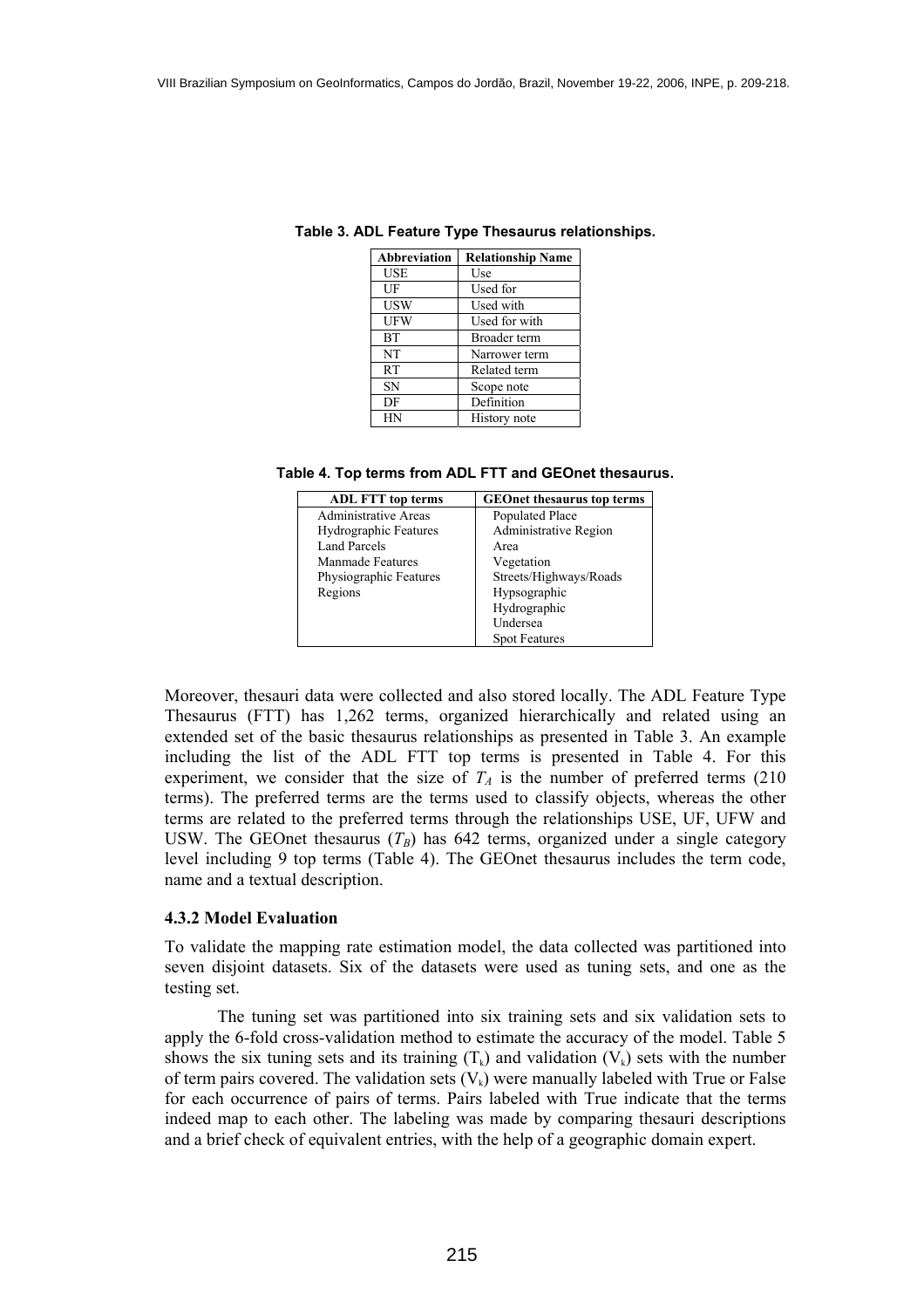| Id               | <b>Dataset.Id</b> | <b>Dataset</b>          | Pairs |
|------------------|-------------------|-------------------------|-------|
| Tn1              | Tı                | Ex1                     | 92    |
|                  | Vı                | Ex2, Ex3, Ex4, Ex5, Ex6 | 180   |
| Tn2              | T <sub>2</sub>    | Ex2                     | 87    |
|                  | V,                | Ex1, Ex3, Ex4, Ex5, Ex6 | 189   |
| Tn3              | T <sub>3</sub>    | Ex3                     | 67    |
|                  | V3                | Ex1, Ex2, Ex4, Ex5, Ex6 | 197   |
| Tn4              | T <sub>4</sub>    | Ex4                     | 46    |
|                  | $\rm V_4$         | Ex1, Ex2, Ex3, Ex5, Ex6 | 191   |
| T <sub>n5</sub>  | $T_5$             | Ex5                     | 68    |
|                  | V,                | Ex1, Ex2, Ex3, Ex4, Ex6 | 183   |
| T <sub>n</sub> 6 | $T_6$             | Ex6                     | 78    |
|                  | $\rm V_6$         | Ex1, Ex2, Ex3, Ex4, Ex5 |       |

 **Table 5: Tuning sets for 6-fold cross-validation technique.** 

 In the *k*-fold cross-validation method the model is trained and tested *k* times; each time it is trained with  $T_k$  and validated with  $V_k$ . The cross-validation estimate of accuracy is the overall number of pairs that were correctly matched (with respect to the validation sets), divided by the number of previously labeled pairs.

The *threshold mapping rate* is the value above which the mapping rates  $P(t_a,t_b)$ are considered. It was estimated as follows. The mapping rates of the pairs of terms of the training sets were estimated several times, varying the threshold value from 0 to 1, by 0.1, to discover the best value (see Figure 3). The cross-validation process compares these results with the labeled pairs from each validation set. Figure 3 shows that better results were obtained with threshold mapping rate equal to 0.4 (to the cross validation from  $T_A$  to  $T_B$ ).



**Figure 3. 6-fold cross-validation results from**  $T_A$  **to**  $T_B$ **.** 

#### **4.3.3 Test**

To test the mapping rate estimation model we use the testing set and the mapping rate 0.4 estimated during the model evaluation.

 As a result of the test step, we have 26 pairs of terms aligned with mapping rate greater then 0.4 from  $T_A$  to  $T_B$  with accuracy of 89.7% and recall 81.3%.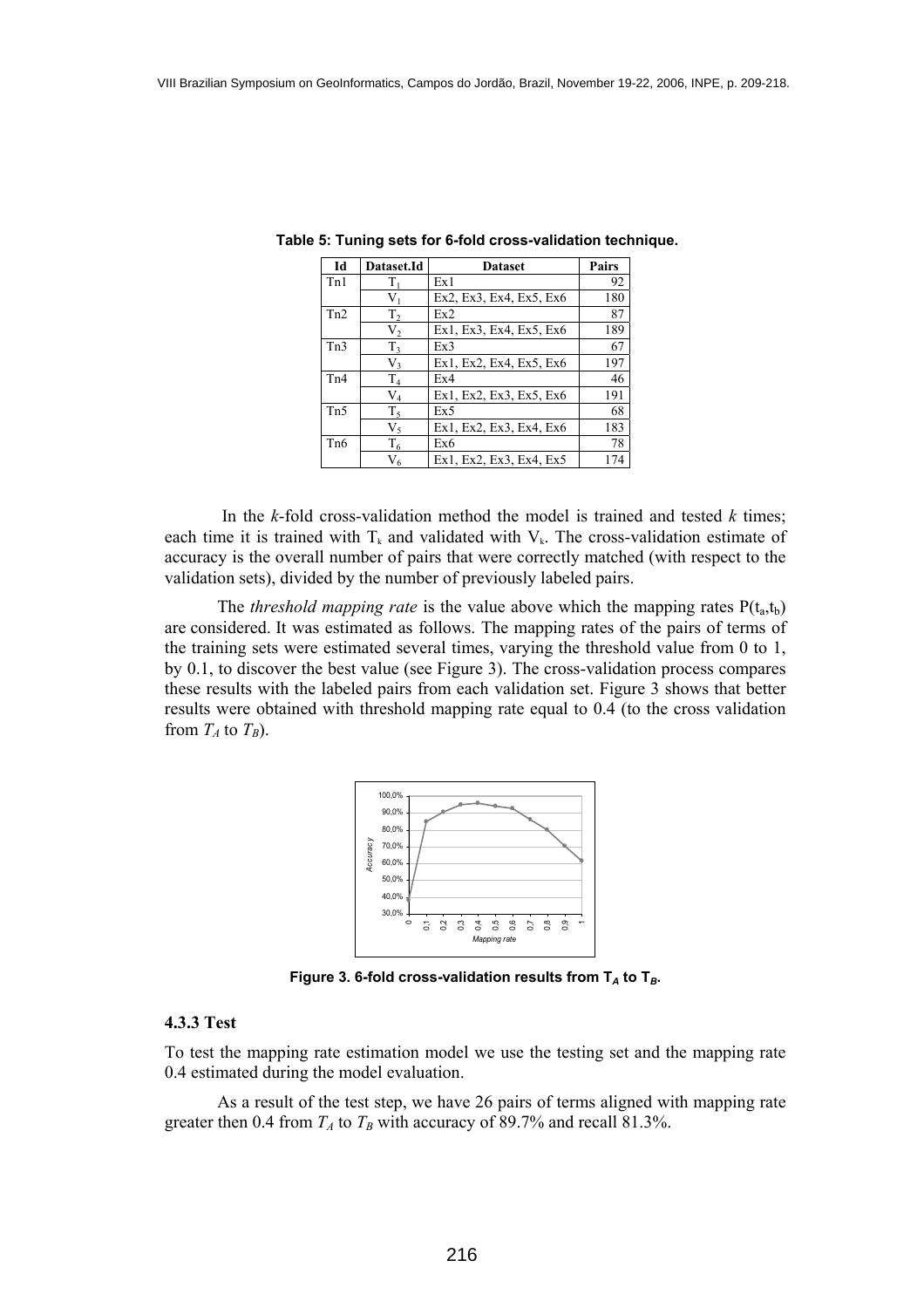| ıя                 | ւթ          | $P(t_a,t_b)$ |
|--------------------|-------------|--------------|
| agricultural sites | <b>FRM</b>  | 0.96974      |
| bays               | <b>BAY</b>  | 0.50039      |
| forests            | <b>RESF</b> | 0.50078      |
| islands            | ISL         | 0.93422      |
| lakes              | K           | 0.91849      |

**Table 6. Aligned terms during test step.** 

 Table 6 shows examples of the aligned terms. For example, 'agricultural sites' from  $T_A$  aligns with 'FRM' from  $T_B$  with mapping rate '0.96974'. These values indicate that features migrated from  $G_B$  into  $G_A$ , formerly classified as 'FRM', will be reclassified as 'agricultural sites' from *TA*.

## **5. Conclusions**

In this paper, we addressed the question on vocabulary conflicts in gazetteer integration, using an instance-based thesauri mapping approach to reclassify the loaded objects. We focused specifically on the problem of aligning feature type thesauri.

 Our approach used an estimator that creates weighted relationships between terms of distinct thesauri by pre-processing common instances from both gazetteers. To achieve this goal, we collect statistics about the intersection set of instances from gazetteers to be integrated. Then, using the mapping rate estimation model, we assume that all features migrated from one gazetteer to another must to be reclassified using the term from the new feature type thesaurus with the greater mapping rate estimation value, given a threshold (0.4 in our experiments) to be considered an successfully aligned term.

## **Acknowledgements**

This work is partially supported by CNPq under grants 550250/05-0, 140417/05-2 and 552068/02-0.

## **References**

- ADL (1999), "Alexandria Digital Library Gazetteer", Map and Imagery Lab, Davidson Library, University of California, Santa Barbara. Available at: http://www.alexandria.ucsb.edu/gazetteer
- Breitman, K. K., Felicissimo, C. H. and Casanova, M. A. (2005), "CATO A Lightweight Ontology Alignment Tool". Proc. 17th Conf. on Advanced Information Systems Engineering (CAISE'05), 2005, Porto, Portugal.
- Castano, S. et al. (2004), "Semantic Information Interoperability in Open Networked Systems". In: Proc. of the Int. Conference on Semantics of a Networked World (ICSNW), in cooperation with ACM SIGMOD 2004, Paris, France.
- Cyc (2005), "OpenCyc Knowledge Base". Available at: http://www.opencyc.org
- Doan, A. et al. (2003), "Learning to match ontologies on the Semantic Web". In: The VLDB Journal - The International Journal on Very Large Data Bases, Volume 12, Issue 4, 2003. ISSN: 1066-8888. pp. 303-319.